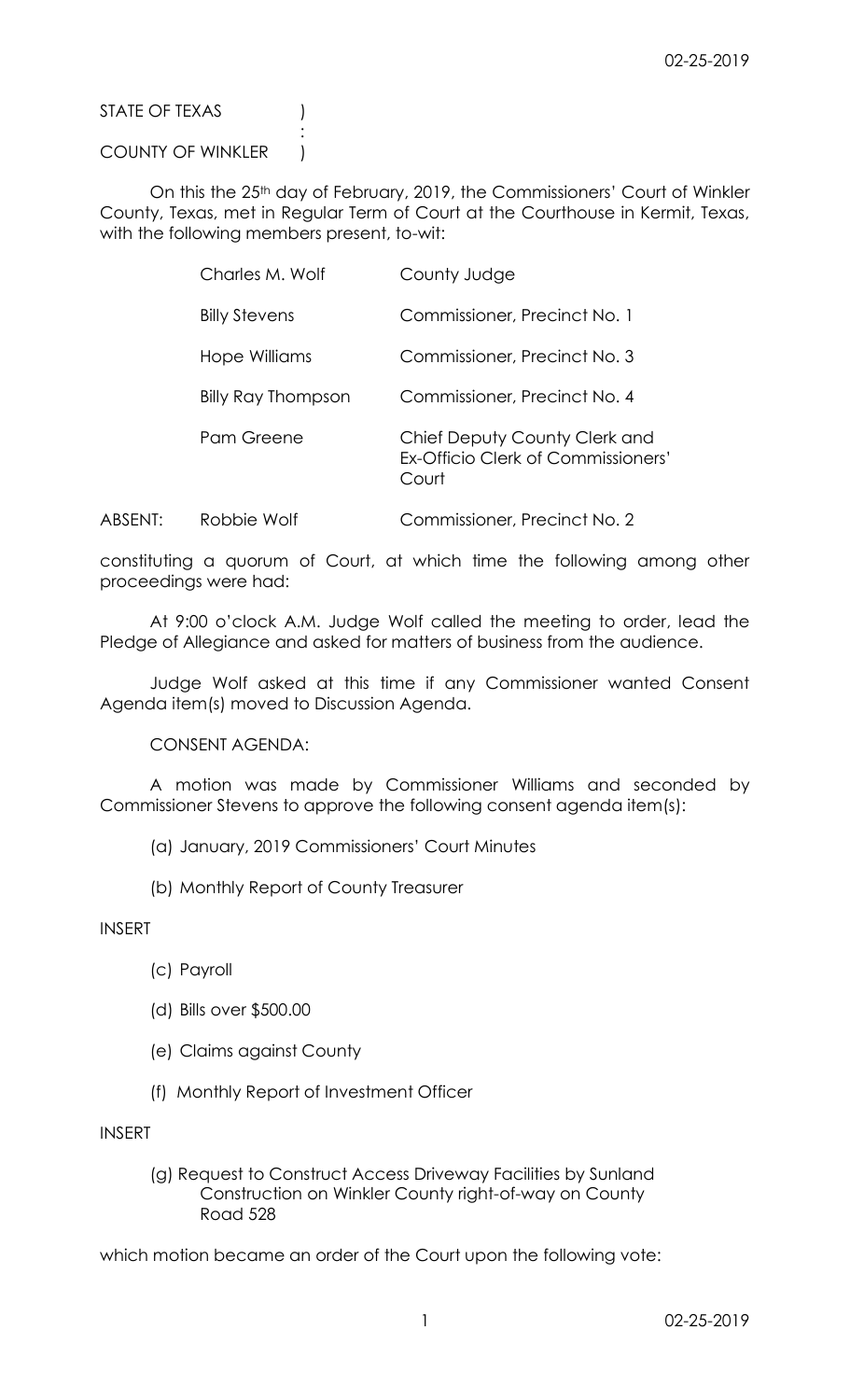Ayes: Commissioners Stevens, Williams and Thompson Noes: None Absent: Commissioner Wolf

At 9:05 o'clock A.M. bidding for asphalt and gravel for 2019 paving project was declared closed and the bids received were opened, tabulated and compared. A motion was made by Commissioner Williams and seconded by Commissioner Thompson to accept the following bid:

- 1. Capitol Aggregates, Inc.
	- a. Grade No. 3, Class A aggregate \$45.49
	- b. P. B. Grade No. 5, Class A aggregate \$64.39
- 2. Ergon Asphalt & Emulsion, Inc. a. CRS-2 - \$2.19
- 3. Holly Frontier Refining & Marketing, LLC
	- a. HFE 90 \$2.19
	- b. TAC AEP \$2.40

which motion became an order of the Court upon the following vote:

Ayes: Commissioners Stevens, Williams and Thompson Noes: None

Absent: Commissioner Wolf

A motion was made by Commissioner Stevens and seconded by Commissioner Williams to receive 2018 Racial Profiling Report from Winkler County Sheriff; which motion became an order of the Court upon the following vote:

Ayes: Commissioners Stevens, Williams and Thompson

Noes: None

Absent: Commissioner Wolf

At this time the Court heard Sheriff's presentation of Annual Jail Report from Texas Commission on Jail Standards.

A motion was made by Commissioner Stevens and seconded by Commissioner Williams to approve payment to Dyna Systems for copier in District Clerk's office in the amount of \$14,959.40; which motion became an order of the Court upon the following vote:

Ayes: Commissioners Stevens, Williams and Thompson

Noes: None

Absent: Commissioner Wolf

A motion was made by Commissioner Thompson and seconded by Commissioner Williams to approve payment to DANA Safety Supply, Inc., in the amount of \$2,340.16 for two (2) Setina Cargo Boxes and two (2) Radio Trays for Winkler County Sheriff's Department from Asset Forfeiture Funds; which motion became an order of the Court upon the following vote:

Ayes: Commissioners Stevens, Williams and Thompson Noes: None Absent: Commissioner Wolf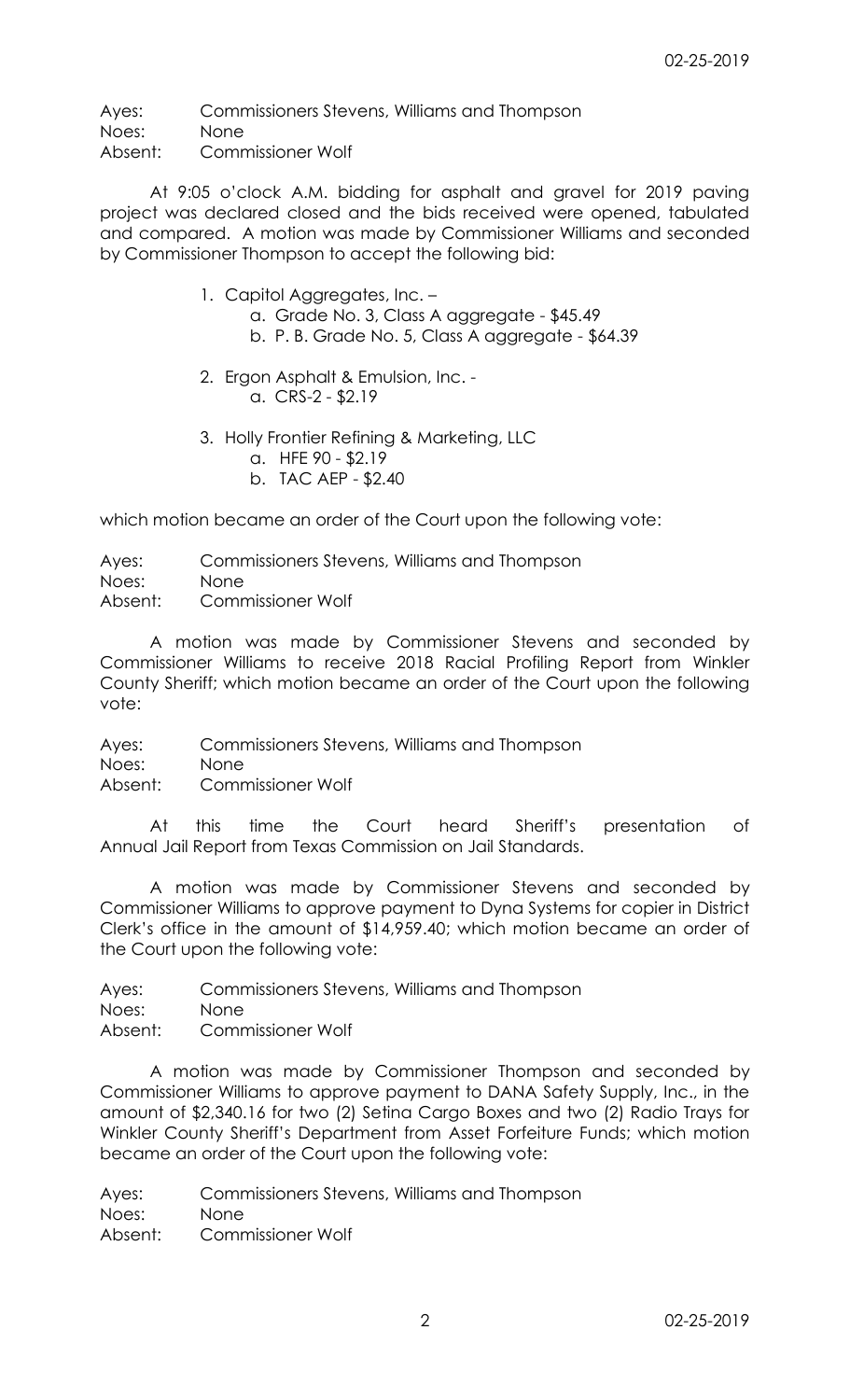A motion was made by Commissioner Williams and seconded by Commissioner Thompson to approve purchase of Walk Through Metal Detector and security equipment for Winkler County Courthouse in the amount of \$4,268.66 from committed funds; which motion became an order of the Court upon the following vote:

Ayes: Commissioners Stevens, Williams and Thompson Noes: None Absent: Commissioner Wolf

A motion was made by Commissioner Williams and seconded by Commissioner Stevens to approve purchase of playground equipment for Winkler County Park in Wink in the amount of \$89,500.00 from committed and capital funds; which motion became an order of the Court upon the following vote:

Ayes: Commissioners Stevens, Williams and Thompson Noes: None Absent: Commissioner

A motion was made by Thompson and seconded by Commissioner Williams to approve payment to Kermit Motor Co., Inc,, for one (1) 2019 Ford Transit XLT VIN# 1FBAX2XG0KKA53498 for the Winkler County Senior Citizens Recreation Center in the amount of \$38,137.00 (\$38,737.00 less \$600.00 trade-in of 2005 F150 VIN# 1FTRF12W55NA62937 and 1998 F150 VIN# 1FTZF1726XKC09079) from budgeted funds; which motion became an order of the Court upon the following vote:

Ayes: Commissioners Stevens, Williams and Thompson Noes: None Absent: Commissioner Wolf

A motion was made by Commissioner Stevens and seconded by Commissioner Williams to approve payment to Doerksen Construction for metal building at the Winkler County Golf Course in the amount of \$49,995.00 from committed funds; which motion became an order of the Court upon the following vote:

Ayes: Commissioners Stevens, Williams and Thompson Noes: None Absent: Commissioner Wolf

The Court entered into Executive Session in accordance with Section 551.072 Government Code, V.T.C.A., to deliberate the purchase, exchange, lease or value of real property. The Court then returned to open session with the following action being taken: The Court returned on open session at 10:08 A.M. with no action being taken.[

Following discussion regarding airport construction project, a motion was made by Commissioner Williams and seconded by Commissioner Stevens to approve retaining Parks, Hill, Smith & Cooper, architects, to design eight (8) T hangar units and one (1) box hangar; which motion became an order of the Court upon the following vote:

Ayes: Commissioners Stevens, Williams and Thompson Noes: None Absent: Commissioner Wolf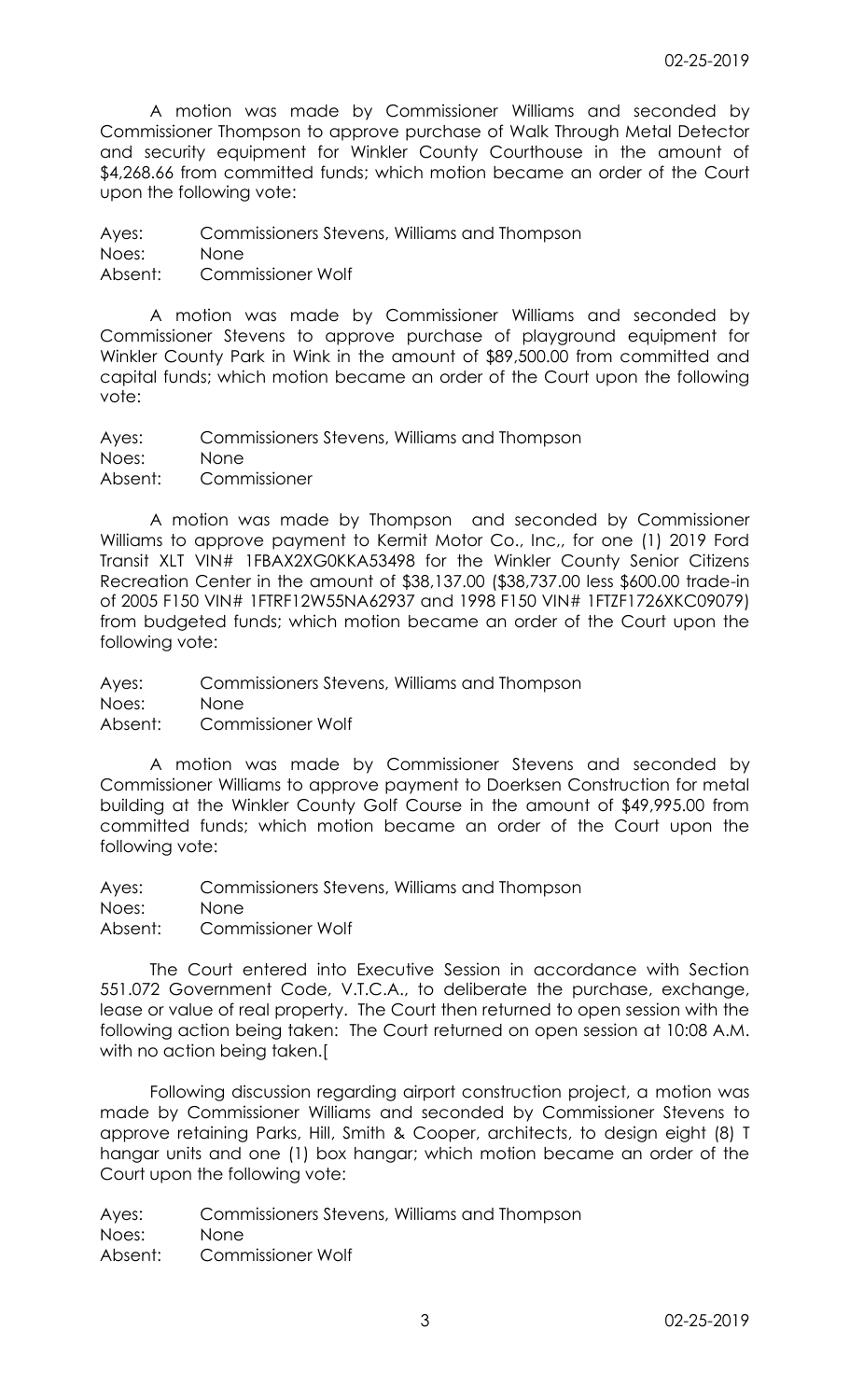The Court discussed advertising of bids for lease of County property located on East Avenue and set terms of bids, no action was taken on this agenda item at this time.

A motion was made by Commissioner Stevens and seconded by Commissioner Williams to approve payment to BWI Companies, Inc., for herbicide in the amount of \$5,752.19 for Winkler County Golf Course from budgeted funds; which motion became an order of the Court upon the following vote:

Ayes: Commissioners Stevens, Williams and Thompson Noes: None Absent: Commissioner Wolf

At this time the Court discussed paving project for 2019. Roads discussed were: County Road 105 – paving and County Road 201 – seal coating and new cattle guards. No action was taken at this time.

A motion was made by Commissioner Stevens and seconded by Commissioner Williams to receive the following Monthly Reports from County Officials of fees earned and collected for the month of January, 2018:

INSERT

which motion became an order of the Court upon the following vote:

Ayes: Commissioners Stevens, Williams and Thompson Noes: None Absent: Commissioner Wolf

A motion was made by Commissioner Stevens and seconded by Commissioner Williams to approve the following line item adjustment(s):

which motion became an order of the Court upon the following vote:

Ayes: Commissioners Stevens, Williams and Thompson

Noes: None

Absent: Commissioner Wolf

A motion was made by Commissioner Williams and seconded by Commissioner Stevens to approve the following budget amendment(s):

which motion became an order of the Court upon the following vote:

Ayes: Commissioners Stevens, Williams and Thompson Noes: None

Absent: Commissioner Wolf

A motion was made by Commissioner Williams and seconded by Commissioner Thompson to adjourn the meeting; which motion became an order of the Court upon the following vote:

Ayes: Commissioners Stevens, Williams and Thompson Noes: None